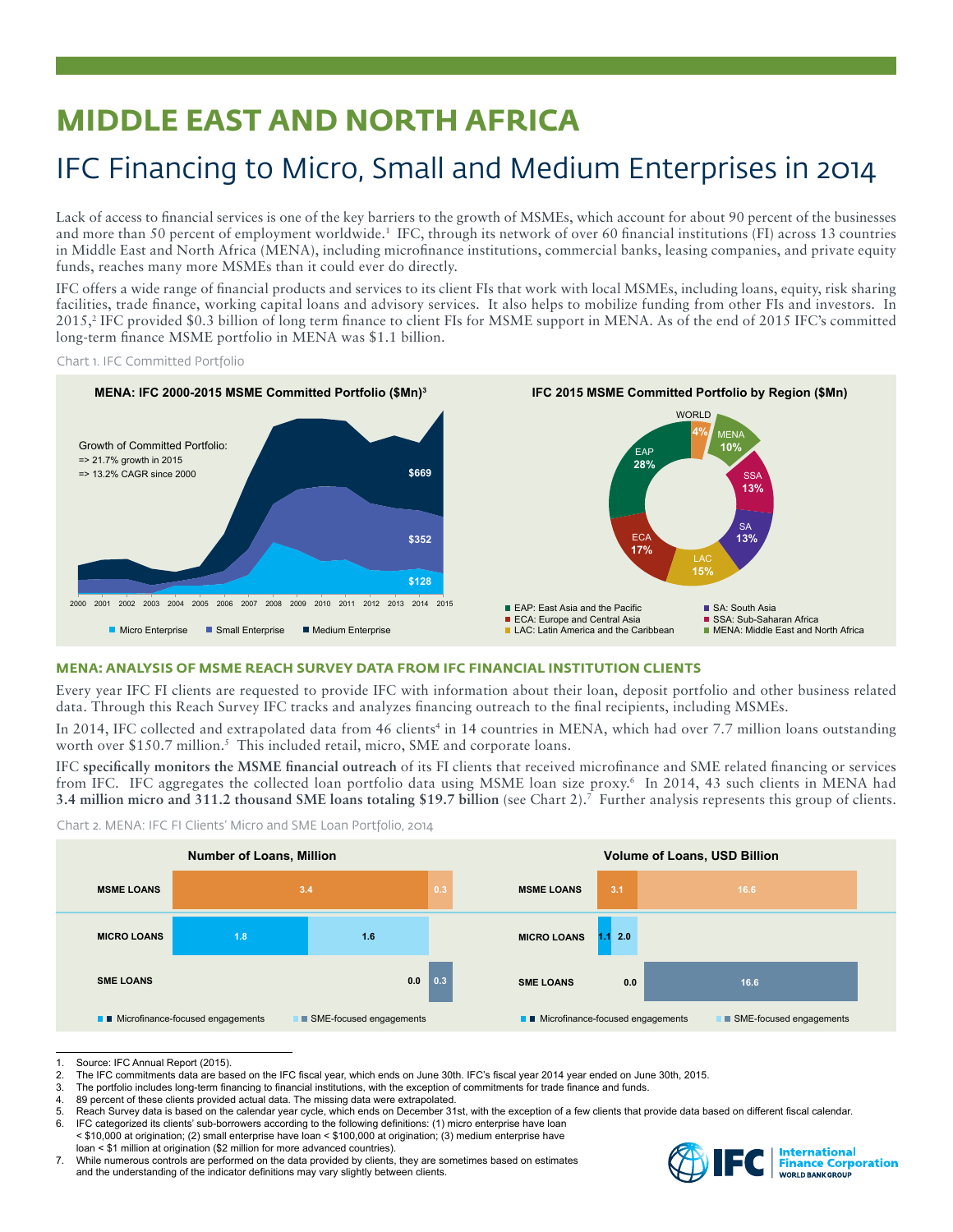

Chart 3. MENA IFC FI Clients' Micro and SME Loan Portfolio by Region and Loan Size at Origination, 2014



### **MENA: IFC CLIENTS' LOAN PORTFOLIO BY TYPE OF IFC ENGAGEMENT**

Depending on the type of engagement, IFC places its clients in two categories: FIs supported by IFC in the area of microfinance, and FIs supported by IFC in the area of SME financing.

## **MICROFINANCE FOCUSED ENGAGEMENTS**

In 2014, IFC was able to survey or extrapolate outreach data from 19 FI clients with microfinance-focused engagements in 10 countries, 42.1 percent of these clients received advisory services from IFC.

## **SME FOCUSED ENGAGEMENTS**

In 2014, IFC was able to survey or extrapolate outreach data from 24 FI clients with SME-focused engagements in 11 countries, 41.7 percent of these clients received advisory services from IFC.

Chart 4. SSA: IFC Clients' Loan Portfolio Composition by Micro, Small and Medium Loans, 2014



Table 1. Microfinance Focused Engagements in MENA: Detailed Loan Portfolio Breakdown, 2014

|        | <b>Outstanding Loan</b><br><b>Portfolio</b> |           | Average<br><b>Loan Size</b> | Number of<br><b>Loans to</b><br>women <sup>8</sup> | <b>NPL</b><br>percent <sup>9</sup> |
|--------|---------------------------------------------|-----------|-----------------------------|----------------------------------------------------|------------------------------------|
| Loan   | <b>Number</b>                               | '000S     | S                           | $\%$                                               | $\%$                               |
| Micro  | 1.848.585                                   | 1.068.896 | 578                         | 46.6%                                              | 1.0%                               |
| Small  | 2.171                                       | 34.199    | 15.753                      | 21.8%                                              | 0.1%                               |
| Medium | 2                                           | 326       | 162.874                     | 0.0%                                               | $0.0\%$                            |



Table 2. SME Focused Engagements in MENA: Detailed Loan Portfolio Breakdown, 2014

|        | <b>Outstanding Loan</b><br><b>Portfolio</b> |            | Average<br><b>Loan Size</b> | <b>Number of</b><br>Loans to<br>women <sup>8</sup> | <b>NPL</b><br>percent <sup>9</sup> |
|--------|---------------------------------------------|------------|-----------------------------|----------------------------------------------------|------------------------------------|
| Loan   | <b>Number</b>                               | '000S      | S                           | %                                                  | $\%$                               |
| Micro  | 1.587.116                                   | 2.000.637  | 1.261                       | 6.6%                                               | 11.3%                              |
| Small  | 278.251                                     | 4.463.563  | 16.041                      | 9.2%                                               | 9.8%                               |
| Medium | 30,742                                      | 12.090.511 | 393.284                     | 4.3%                                               | 8.1%                               |

Notably, the portfolios of clients that had micro and SME-focused engagements with IFC were different in terms of loan performance and gender profile. The clients receiving microfinance focused financing and services, reported significant reach to women entrepreneurs (46.6 percent of micro loans) and very low NPL levels. Clients with SME-focused engagements reported that about 4.3-9.2 percent of loans were issued to women entrepreneurs. The NPL level was at 8.1-11.3 percent among these clients (see Table 1 and Table 2).



<sup>8.</sup> Estimated percentage of outstanding loans to women in each loan size category. Data was reported by 16 clients

with microfinance-focused engagements, and 2 clients with SME-focused engagements.

<sup>9.</sup> Nonperforming Loan (NPL) =  $>$  90 days past due loans.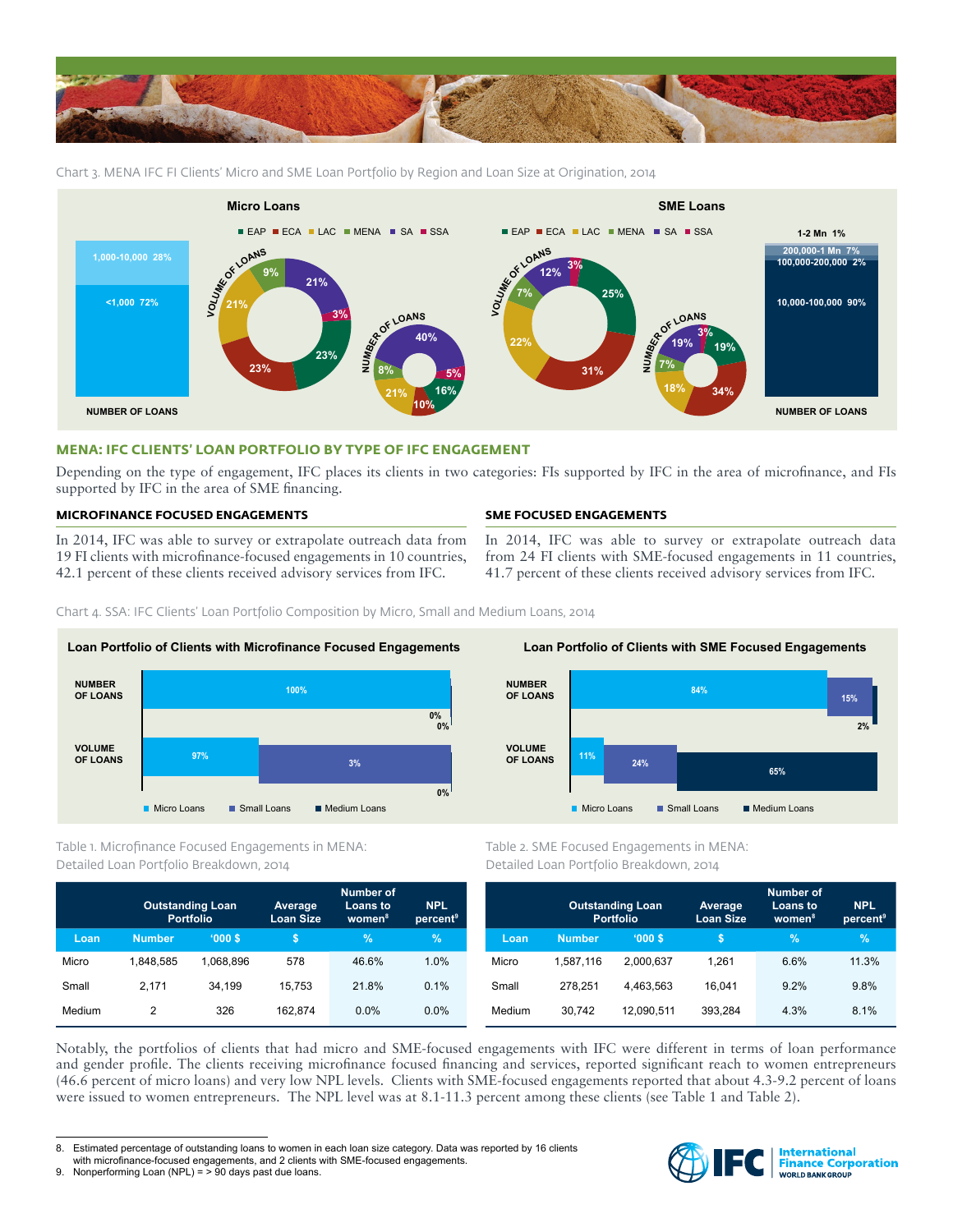

## **MENA: MSME LOAN PORTFOLIO GROWTH AND DYNAMICS, 2004-2014**

Volume of micro and SME loan portfolios of clients in MENA grew consistently over time. During 2004-2014, their MSME loan portfolio grew by more than twice by number, and by 85.9 percent by volume of loans on a compounded basis.

Three main factors influence MSME loan portfolio growth: changes in the MSME portfolio among existing IFC clients, entries of new clients, and exits of existing clients, when, for example, IFC loans get fully repaid. The dynamics of these factors determines the MSME Reach growth trends from year to year.

In 2014, MSME loan volume of 32 existing clients grew by 20.8 percent, while the number of such loans increased by 50.1 percent over the year.

In 2014, 11 new IFC clients in MENA contributed to the wider MSME outreach with 511.3 thousand loan portfolio totaling in \$4.7 billion. At the same time, IFC exited investments (equity) or has been repaid (debt) by 6 clients with joint 151,8 thousand MSME loan portfolio worth \$1.8 billion in 2013. As a result of these factors, the volume of MSME loans increased by 39.0 percent, and the number of loans increased by 62.4 percent in 2014 compared to 2013.

A total of 26 MSME focused clients reported in 2012, 2013, and 2014. During this period, the number of MSME loans they provided grew by 22.9 percent and volume increased by 11.6 percent on a compounded basis.



Chart 5. MENA: IFC Clients' MSME Loan Portfolio Dynamic. Contribution from Existing and New Clients 2004-2014



#### Chart 6. MENA: IFC Clients' Micro and SME Loan Portfolio Growth (CAGR), 2004-201410



<sup>10.</sup> Compounded annual growth rate (CAGR) in MENA is calculated based on the data from 13 reporting and repeated clients in the CY2008-CY2010 period, 12 reporting and repeated clients in the CY2011-CY2014 period, excluding greenfield